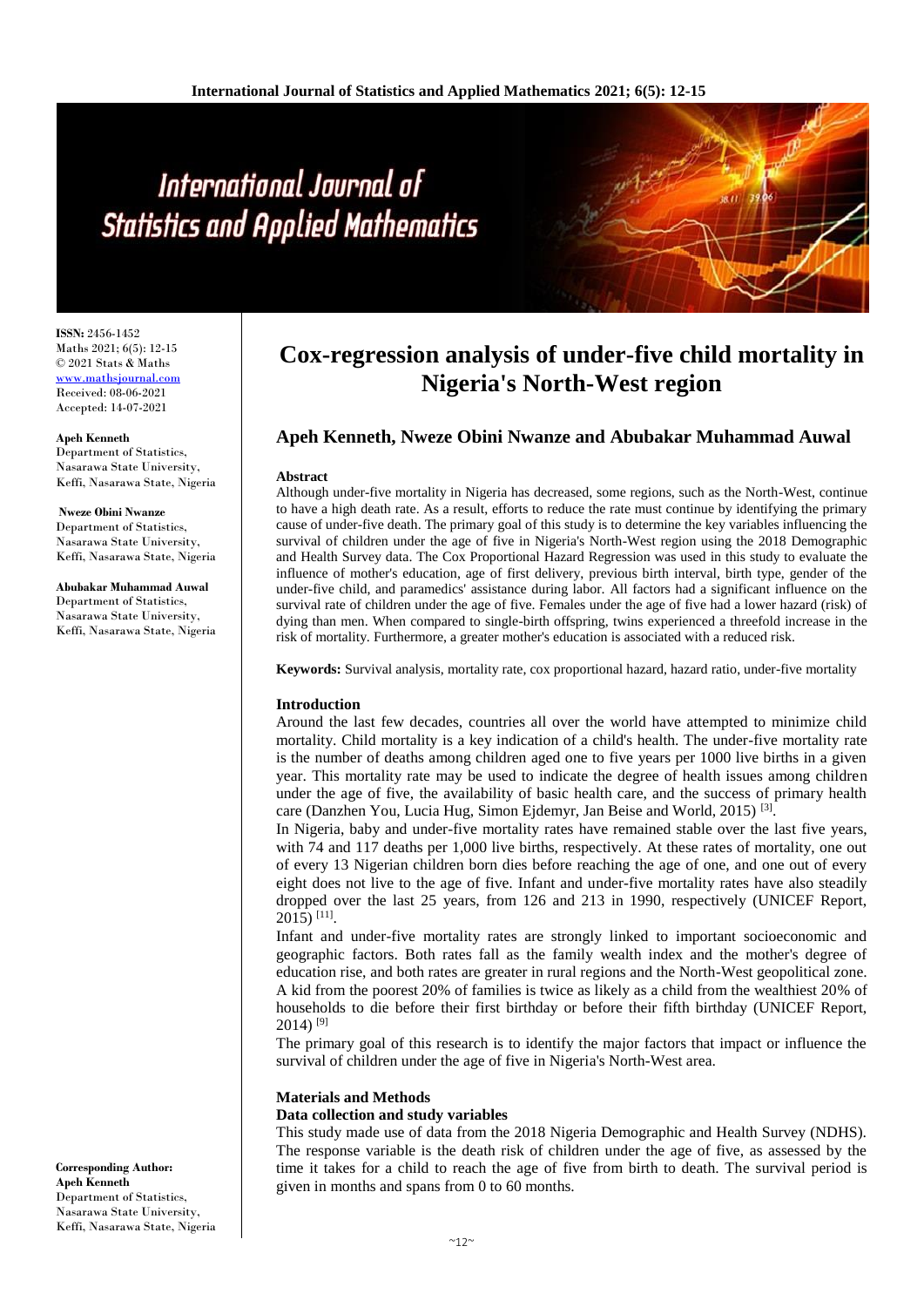International Journal of Statistics and Applied Mathematics [http://www.mathsjournal.com](http://www.mathsjournal.com/)

The explanatory factors include the mother's education, the mother's first birth age, the previous birth interval, the birth type, the gender of the under-five child, and whether paramedics assist labour.

### **Method of data analysis**

The impact of these variables was investigated using the Cox Proportional Hazard Regression.

The Cox proportional hazard model is a survival model that measures the relationship between one or more covariates with time. The risk of the event per time unit changes over time at baseline levels of covariates was denoted by *h0(t)*. The hazard function was represented by *h(t)*.

The Cox proportional hazard model used in this study has the following form:

$$
h_i(t, X) = h_0(t) \exp \left(\beta_1 X_1 + \beta_2 X_2 + \beta_3 X_3 + \dots + \beta_p X_p\right)
$$
  

$$
h_i(t, X, \beta) = h_0(t) \exp \sum_{i=1}^p \beta X_i
$$

Where,

 $h_i(t, X)$  is the risk of death for child *i* at time *t* 

 $h_0(t)$  is the baseline hazard function;  $X = (x_1, x_2, x_3, \dots, x_p)$ , are the selected variables

β is the vector of unknown coefficients of the explanatory variables xi.

### **Results and Discussion**

### **Descriptive Analysis**

Table 1 shows that 254 (10%) of babies died before reaching the age of five. The percentage of infants who died before the age of five from families where the mother has a low education (up to elementary school) is greater (12.3%) than in other educational backgrounds. The risk of under-five mortality appears to be related to the mother's age at the time of the first delivery. Furthermore, 22.6% of the infants whose mother's age at first birth was greater than 35 years old died. Likewise, children born in multiples (twins, triplets, etc.) are approximately three times more likely to die than single-birth newborns. Additionally, a male newborn has a greater chance of dying before the age of five than a female infant.

| <b>Variables</b>                   | Died $(n=254)$   | Alive $(n=2295)$ | Total $(n=2549)$ |
|------------------------------------|------------------|------------------|------------------|
|                                    | $\mathbf{n}(\%)$ | $\mathbf{n}(\%)$ | $\mathbf{n}(\%)$ |
| Mother's education status          |                  |                  |                  |
| Low                                | 158 (12.3%)      | 1126 (87.7%)     | 1284 (100%)      |
| Middle                             | 80 (8.2%)        | 901 (91.8%)      | 981 (100%)       |
| High                               | $16(5.6\%)$      | 268 (94.4%)      | 284 (100%)       |
| Mother's age at the first delivery |                  |                  |                  |
| 20-35 years old                    | 150 (9.6%)       | 1416 (90.4%)     | 1566 (100%)      |
| $<$ 20 or $>$ 35 years old         | 97 (10.2%)       | 855 (89.8%)      | 952 (100%)       |
| $\geq$ 35 years old                | 7(22.6%)         | 24 (77.4%)       | 31 (100%)        |
| <b>Previous birth interval</b>     |                  |                  |                  |
| $<$ 24 months                      | 117 (11.9%)      | 863 (88.1%)      | 980 (100%)       |
| $\geq$ 24 months                   | 137 (8.7%)       | 1432 (91.3%)     | 1569 (100%)      |
| <b>Birth Type</b>                  |                  |                  |                  |
| Single                             | 239 (9.6%)       | 2258 (90.4%)     | 2497 (100%)      |
| Multiple                           | 15 (28.8%)       | 37 (71.2%)       | 52 (100%)        |
| Gender                             |                  |                  |                  |
| Male                               | 164 (12.2%)      | 1185 (87.8%)     | 1349 (100%)      |
| Female                             | 90 (7.5%)        | 1110 (92.5%)     | 1200 (100%)      |
| <b>Paramedics at Labour</b>        |                  |                  |                  |
| Non-Medic                          | 89 (11.2%)       | 704 (88.8%)      | 793 (100%)       |
| Medic                              | 165 (9.4%)       | 1591 (90.6)      | 1756 (100%)      |

### **Table 1:** Sample characteristics

### **Survival Analysis**

**Kaplan Meier:** The survival function of children under the age of five is depicted in Figure 1 for six Nigerian regions. Survival rates are greater in the south-east, south-south, and south-west areas than in the north-central, northeast, and north-west regions. The northwest has the lowest overall survival rate among the six areas, which leads to the major goal of this research.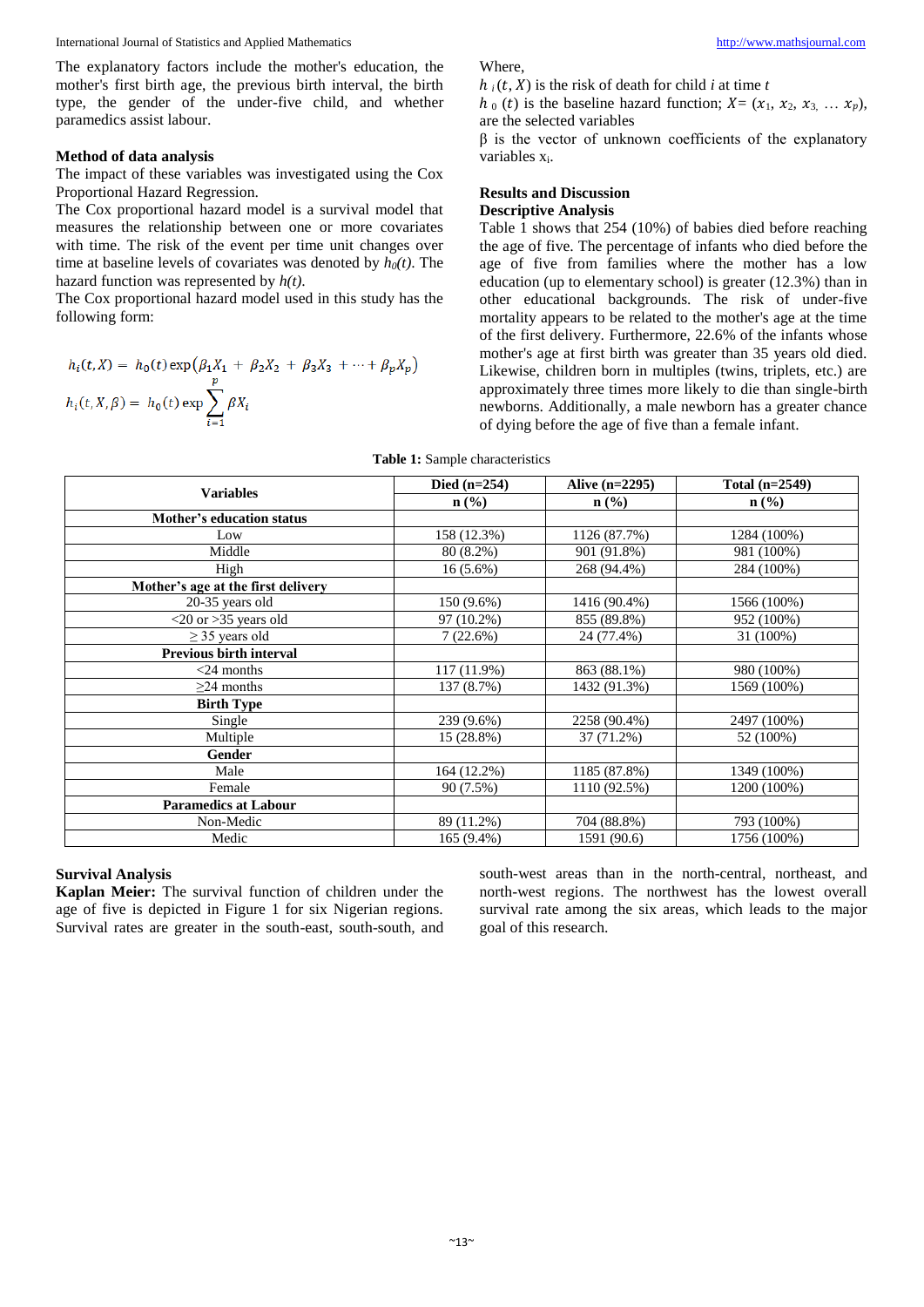

**Fig 1:** Kaplan Meier curve for under-five survival in North-West Nigeria based on region.

The Kaplan Meier curve in Figure 2 indicates that the curve rapidly declines from the start of the first year until the 23rd month, then progressively lowers in the following months. A

rapid drop indicates an increase in child mortality, whereas a gradual drop indicates a decrease.



**Fig 2:** Overall Under-five child survival status in North-West Nigeria.

| Table 2: Parameter estimation for Cox Regression Survival Model |  |  |  |
|-----------------------------------------------------------------|--|--|--|
|                                                                 |  |  |  |

| <b>Variable</b>                | $\beta$ (Se)             | Wald                     | p-value                  | <b>Hazard Ratio</b>      |
|--------------------------------|--------------------------|--------------------------|--------------------------|--------------------------|
| Mother's education status      |                          |                          |                          |                          |
| $Low*$                         | $\overline{\phantom{a}}$ | ٠                        | $\overline{\phantom{a}}$ | $\overline{\phantom{a}}$ |
| Middle                         | $-0.481(0.141)$          | 11.643                   | 0.001                    | 0.618                    |
| High                           | $-0.897(0.273)$          | 10.792                   | 0.001                    | 0.408                    |
| Mother's age of first delivery |                          |                          |                          |                          |
| 20-35 years old*               |                          | ٠                        | $\overline{\phantom{0}}$ |                          |
| $<$ 20 years old               | $-.0.027(0.134)$         | 0.041                    | 0.840                    | 0.973                    |
| $\geq$ 35 years old            | 0.986(0.391)             | 6.356                    | 0.012                    | 2.681                    |
| <b>Previous birth interval</b> |                          |                          |                          |                          |
| $<$ 24 months*                 | $\overline{\phantom{0}}$ | $\overline{\phantom{a}}$ | $\overline{a}$           |                          |
| $\geq$ 24 months               | $-.345(0.131)$           | 6.936                    | 0.008                    | 0.708                    |
| <b>Birth type</b>              |                          |                          |                          |                          |
| $Single*$                      | $\overline{\phantom{a}}$ | $\overline{a}$           | $\overline{\phantom{a}}$ | $\overline{\phantom{a}}$ |
| Multiple                       | 1.151(0.271)             | 18.011                   | 0.0001                   | 3.161                    |
| Gender                         |                          |                          |                          |                          |
| Male*                          | $\overline{\phantom{a}}$ | $\overline{\phantom{a}}$ | $\overline{\phantom{a}}$ | $\overline{\phantom{a}}$ |
| Female                         | $-0.510(.131)$           | 15.079                   | 0,001                    | 0.601                    |
| <b>Paramedics at labour</b>    | $-0.080(0.136)$          | 0.347                    | 0.556                    | .923                     |